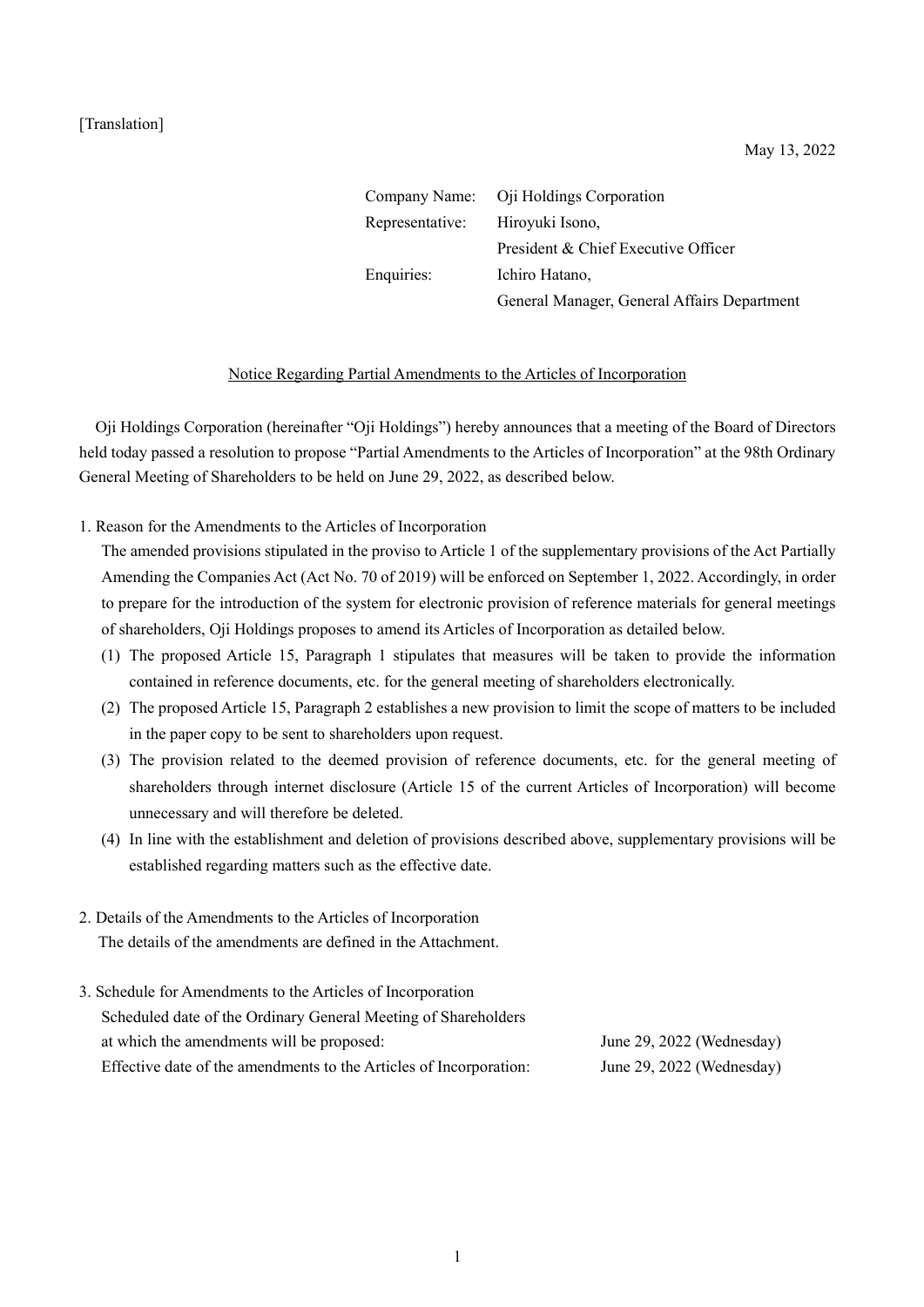## (Attachment)

The details of the amendments are as follows.

(Amended parts are underlined.)

|                                                                                                        | $\mu$ interacte parts are and errorities.                                                               |
|--------------------------------------------------------------------------------------------------------|---------------------------------------------------------------------------------------------------------|
| Current Articles of Incorporation                                                                      | <b>Proposed Amendments</b>                                                                              |
| (Deemed Provision of Reference Documents, etc. for<br>General Meeting of Shareholders through Internet | (Deleted)                                                                                               |
| Disclosure)                                                                                            |                                                                                                         |
| Article 15 The Company may, when convening a                                                           |                                                                                                         |
| general meeting of shareholders, deem that it has                                                      |                                                                                                         |
| provided information to shareholders pertaining to                                                     |                                                                                                         |
| matters to be described or indicated in the reference                                                  |                                                                                                         |
| materials for the general meeting of shareholders,                                                     |                                                                                                         |
| business report, non-consolidated financial statements,                                                |                                                                                                         |
| and consolidated financial statements, by disclosing                                                   |                                                                                                         |
| such information through the internet in accordance                                                    |                                                                                                         |
| with the provisions provided in the Ordinance of the                                                   |                                                                                                         |
| Ministry of Justice.                                                                                   |                                                                                                         |
|                                                                                                        | (Measures for Electronic Provision, Etc.)                                                               |
| (Newly established)                                                                                    | Article 15 The Company shall, when convening a                                                          |
|                                                                                                        | general meeting of shareholders, provide information                                                    |
|                                                                                                        | contained in the reference materials for the general                                                    |
|                                                                                                        | meeting of shareholders, etc. electronically.                                                           |
|                                                                                                        | 2. Among the matters to be provided electronically, the                                                 |
|                                                                                                        | Company may choose not to include all or part of the                                                    |
|                                                                                                        | matters stipulated in the Ordinance of the Ministry of                                                  |
|                                                                                                        | Justice in the paper copy to be sent to shareholders                                                    |
|                                                                                                        | who have requested it by the record date for voting                                                     |
|                                                                                                        | rights.                                                                                                 |
|                                                                                                        |                                                                                                         |
|                                                                                                        | <b>Supplementary Provisions</b>                                                                         |
|                                                                                                        | 1. The deletion of Article 15 (Deemed Provision of                                                      |
| (Newly established)                                                                                    | Reference Materials for the General Meeting of                                                          |
|                                                                                                        | Shareholders, Etc. through Internet Disclosure) of the                                                  |
|                                                                                                        | current Articles of Incorporation and the establishment                                                 |
|                                                                                                        | of the proposed Article 15 (Measures for Electronic                                                     |
|                                                                                                        | Provision, Etc.) shall come into effect on September 1,<br>2022, the date of enforcement of the amended |
|                                                                                                        |                                                                                                         |
|                                                                                                        | provisions stipulated in the proviso to Article 1 of the                                                |
|                                                                                                        | supplementary provisions of the Act Partially<br><u>Amending the Companies Act (Act No. 70 of 2019)</u> |
|                                                                                                        | (the "Effective Date").                                                                                 |
|                                                                                                        | 2. Notwithstanding the provisions of the preceding                                                      |
|                                                                                                        | paragraph, Article 15 of the current Articles of                                                        |
|                                                                                                        |                                                                                                         |